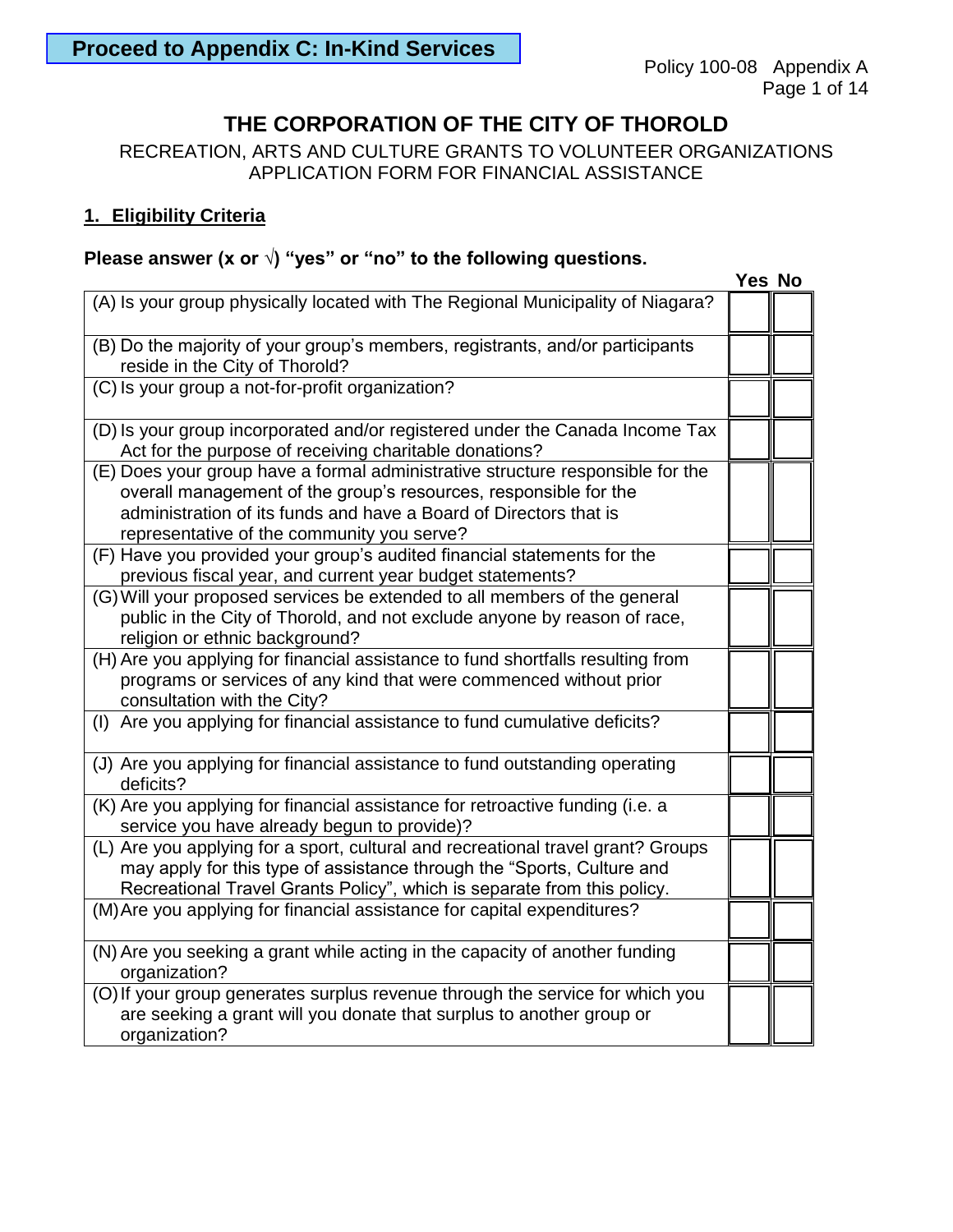## **2. Contact Information**

(A) Group's Name and Contact Information

| Name:                                         |  |
|-----------------------------------------------|--|
| Telephone Number:                             |  |
| Address:                                      |  |
| Postal code:                                  |  |
| Email:                                        |  |
| Website:                                      |  |
| Not-For-Profit<br><b>Registration Number:</b> |  |

(B) Directors and Executive of Your Group and Their Contact Information (you must identify your Chief Executive Officer)

| <b>Names</b> | <b>Position</b><br><b>Within the</b><br>Group | <b>Address</b> | Telephone # |
|--------------|-----------------------------------------------|----------------|-------------|
|              | <b>Chief Executive</b><br>Officer             |                |             |
|              |                                               |                |             |
|              |                                               |                |             |
|              |                                               |                |             |
|              |                                               |                |             |
|              |                                               |                |             |

(C) Group's Representative to be contacted on Financial Matters

| Name:               |  |
|---------------------|--|
| Position within the |  |
| group:              |  |
| Telephone number:   |  |
| Address:            |  |
| Postal code:        |  |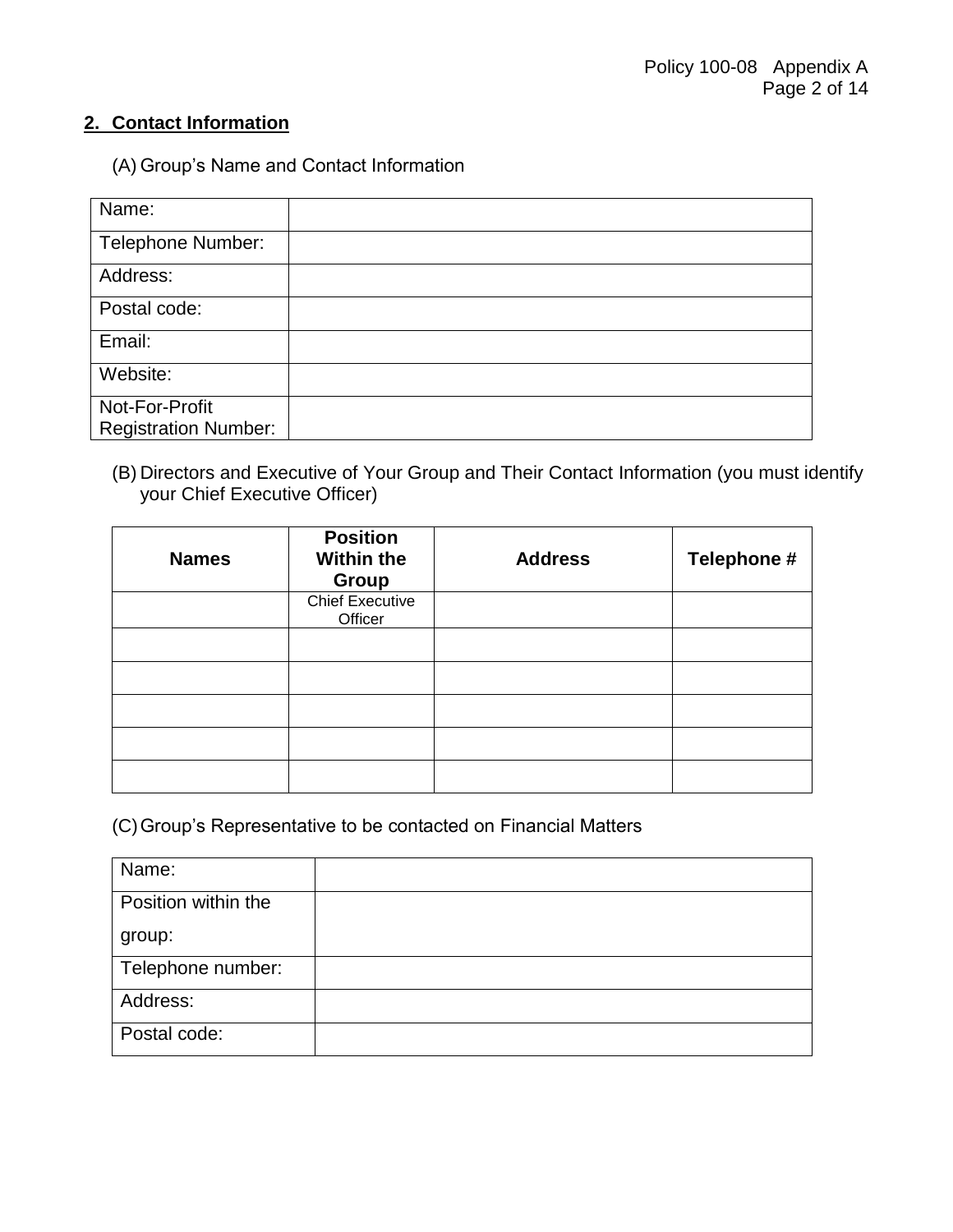(D) Date and place of incorporation of your group?

(E) Describe the mandate of your group.

## **3. Group Members and Volunteers**

(A) What is the total number of members/participants in your group?

(B) What is the total number of volunteers in your group?

### **4. Staffing, Salaries and Wages in Your Group**

A) List all Full Time and Part Time positions in your group and salaries/wages.

| <b>Position Title</b> | # of<br><b>Persons in</b><br>this<br><b>Position</b> | Is This a<br><b>Full Time or</b><br><b>Part Time</b><br><b>Position?</b> | <b>Previous</b><br>Year's<br>Salary/Wage | <b>Current</b><br>Year's<br>Salary/Wage |
|-----------------------|------------------------------------------------------|--------------------------------------------------------------------------|------------------------------------------|-----------------------------------------|
|                       |                                                      |                                                                          |                                          |                                         |
|                       |                                                      |                                                                          |                                          |                                         |
|                       |                                                      |                                                                          |                                          |                                         |
|                       |                                                      |                                                                          |                                          |                                         |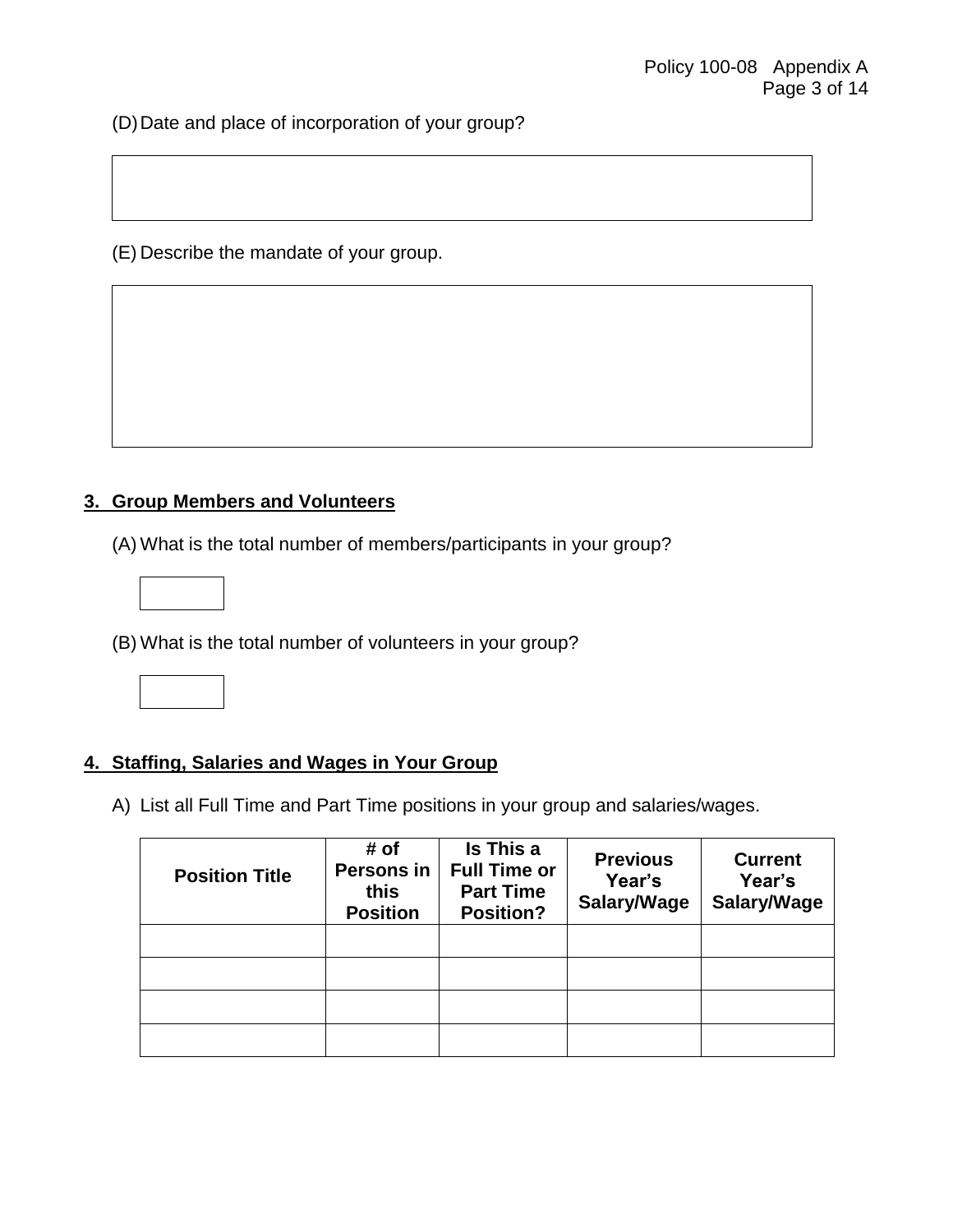B) List the Full Time and Part Time salaries/wages as a percentage of your group's total expenditure budget.

|                             | Amount \$ | % of Total Expenditures |
|-----------------------------|-----------|-------------------------|
| Full time<br>salaries/wages | 0.00      | $0.00\%$                |
| Part time<br>salaries/wages | 0.00      | $0.00\%$                |
| <b>TOTAL</b>                | 0.00      | $0.00\%$                |

## **5. Your Group's Financial Resources**

A) If your group has any funds set aside to be used for other purposes such as major projects or capital improvements, that are not included in your operating budget, please show (i) the amount, and (ii) the reasons that these assets have been set aside.

| <b>Amount of Funds Set</b><br><b>Aside</b> | Reason |
|--------------------------------------------|--------|
|                                            |        |
|                                            |        |
|                                            |        |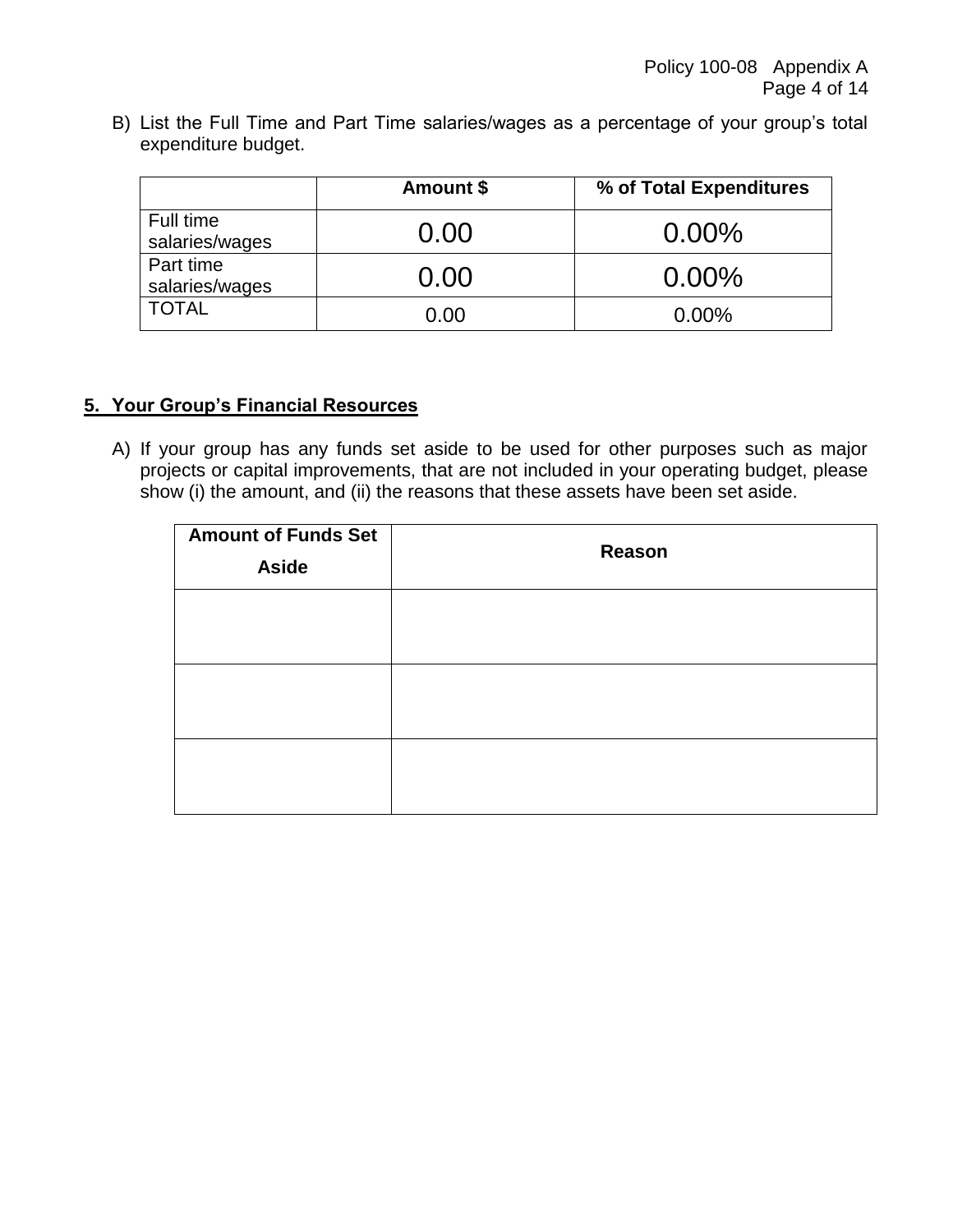B) Please list the registration, membership or services fees you charge per person for each service you provide, and for each show the total amount collected by your group, and what percentage of your total funding each one accounts for, for the previous year.

| <b>Service</b> | <b>Registration/</b><br>Membership/<br><b>Service Fee</b><br><b>Charged per</b><br><b>Member</b> | <b>Total Revenue</b><br><b>Received From</b><br><b>This Service</b> | % of Your Total<br><b>Funding</b> |
|----------------|--------------------------------------------------------------------------------------------------|---------------------------------------------------------------------|-----------------------------------|
|                |                                                                                                  |                                                                     |                                   |
|                |                                                                                                  |                                                                     |                                   |
|                |                                                                                                  |                                                                     |                                   |
|                |                                                                                                  |                                                                     |                                   |
|                |                                                                                                  |                                                                     |                                   |
|                |                                                                                                  |                                                                     |                                   |
|                |                                                                                                  |                                                                     |                                   |
|                |                                                                                                  |                                                                     |                                   |
|                |                                                                                                  |                                                                     |                                   |
|                |                                                                                                  |                                                                     |                                   |
|                |                                                                                                  |                                                                     |                                   |

## **6. Previous Grants Requested/Received From the City of Thorold**

(A) Has your group received a grant from the City of Thorold at any time in the past?





(B) If "YES", list the years for which assistance was provided, the amount of the request, and the amount received.

| Year | <b>Amount Requested</b> | <b>Amount Received</b> |
|------|-------------------------|------------------------|
|      | Ψ                       |                        |
|      | J                       |                        |
|      | ง                       |                        |
|      | Φ                       |                        |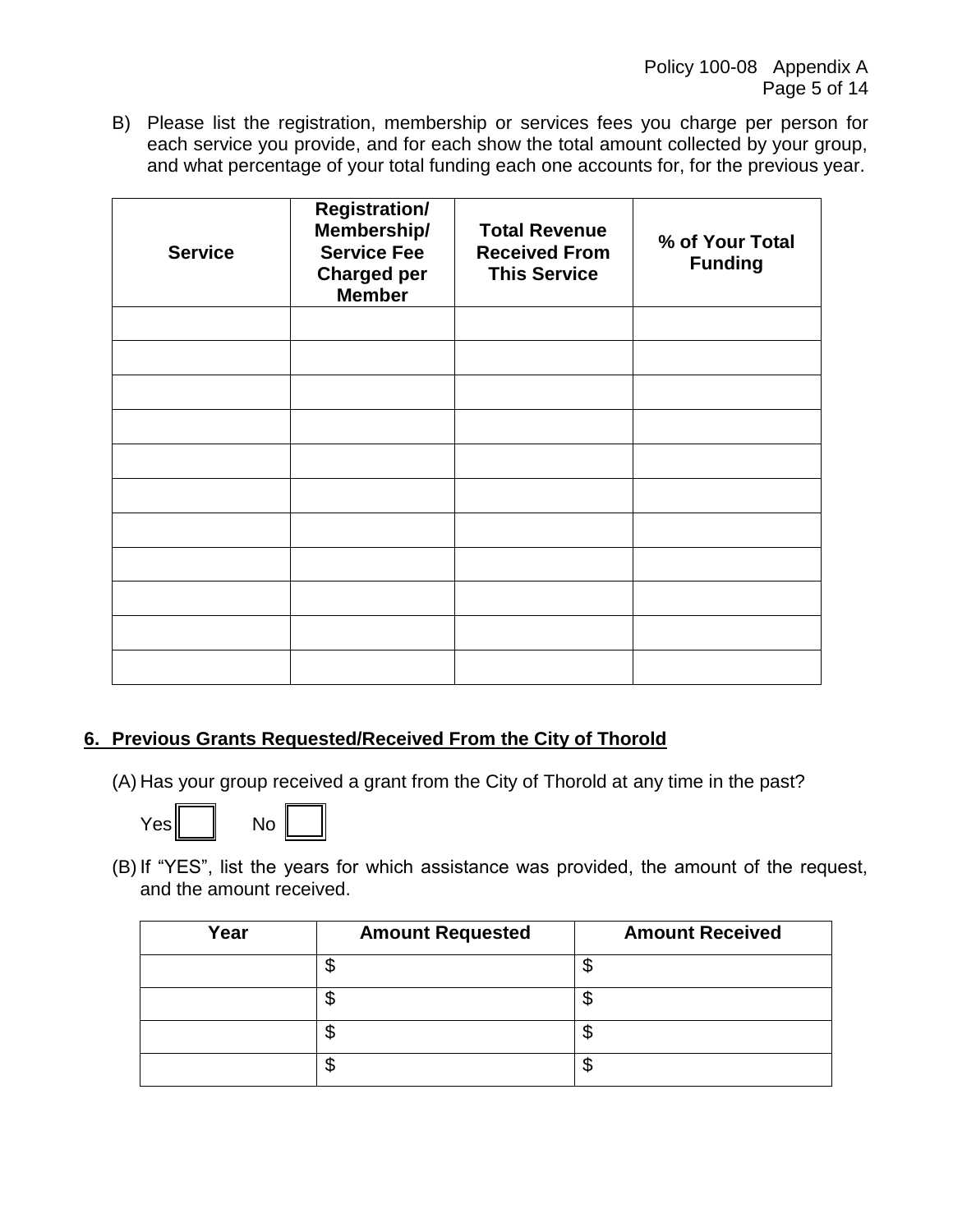### **7. Services for Which You are Seeking Financial Assistance from the City of Thorold**

(A) Describe the services for which you are seeking assistance. Please list individual programs, activities, special events, tournaments, competitions, performances, etc.

(B) Describe the community needs addressed by these services and how you determined the need for the services.

(C)Describe the goals and objectives of the services for which you are seeking funding.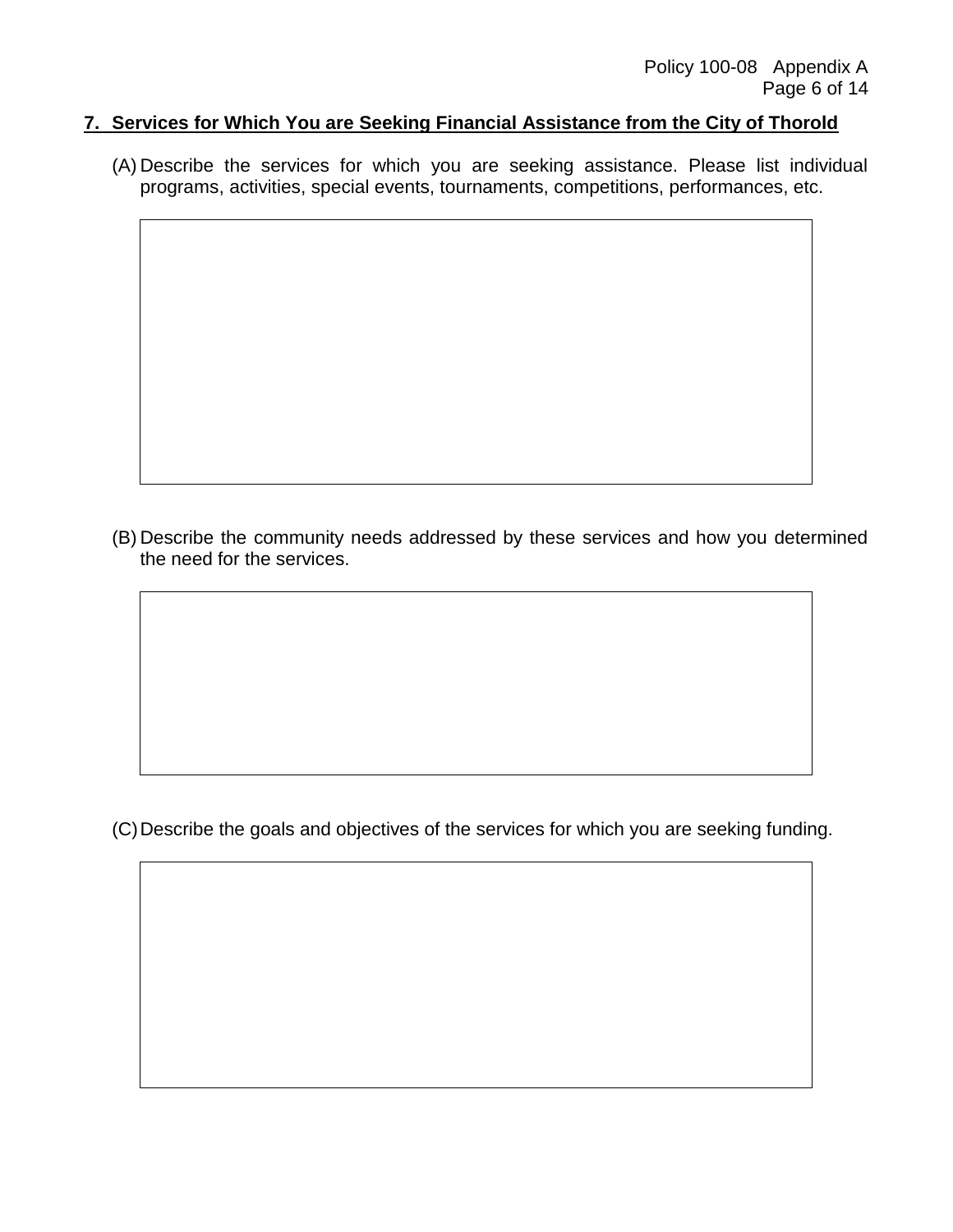(D) Describe how the goals and objectives of the services for which you are seeking funding will be achieved? Describe how you will measure the achievement of your goals and objectives.

(E) What age groups will be served? Please indicate the number and percentage of the total participants in your proposed services in each of the following age groups.

| <b>Age Group</b>   | <b>Number of Participants</b> | Percentage of<br><b>Participants</b> |               |
|--------------------|-------------------------------|--------------------------------------|---------------|
| 0-4 years of age   | 0.00                          | 0.00                                 | %             |
| 5-9 years of age   | 0.00                          | 0.00                                 | %             |
| 10-14 years of age | 0.00                          | 0.00                                 | $\%$          |
| 15-19 years of age | 0.00                          | 0.00                                 | %             |
| 20-39 years of age | 0.00                          | 0.00                                 | %             |
| 40-64 years of age | 0.00                          | 0.00                                 | $\frac{0}{0}$ |
| 65+ years of age   | 0.00                          | 0.00                                 | $\%$          |
| <b>TOTAL</b>       | 0.00                          | 100                                  | $\frac{0}{0}$ |

(F) What percentage of the participants in your proposed services will be residents of the City of Thorold and what percentage will be non-residents?

|                  | Percentage of<br><b>Participants</b> |   |
|------------------|--------------------------------------|---|
| <b>Residents</b> | 0.00                                 | % |
| Non-residents    | በ በበ                                 |   |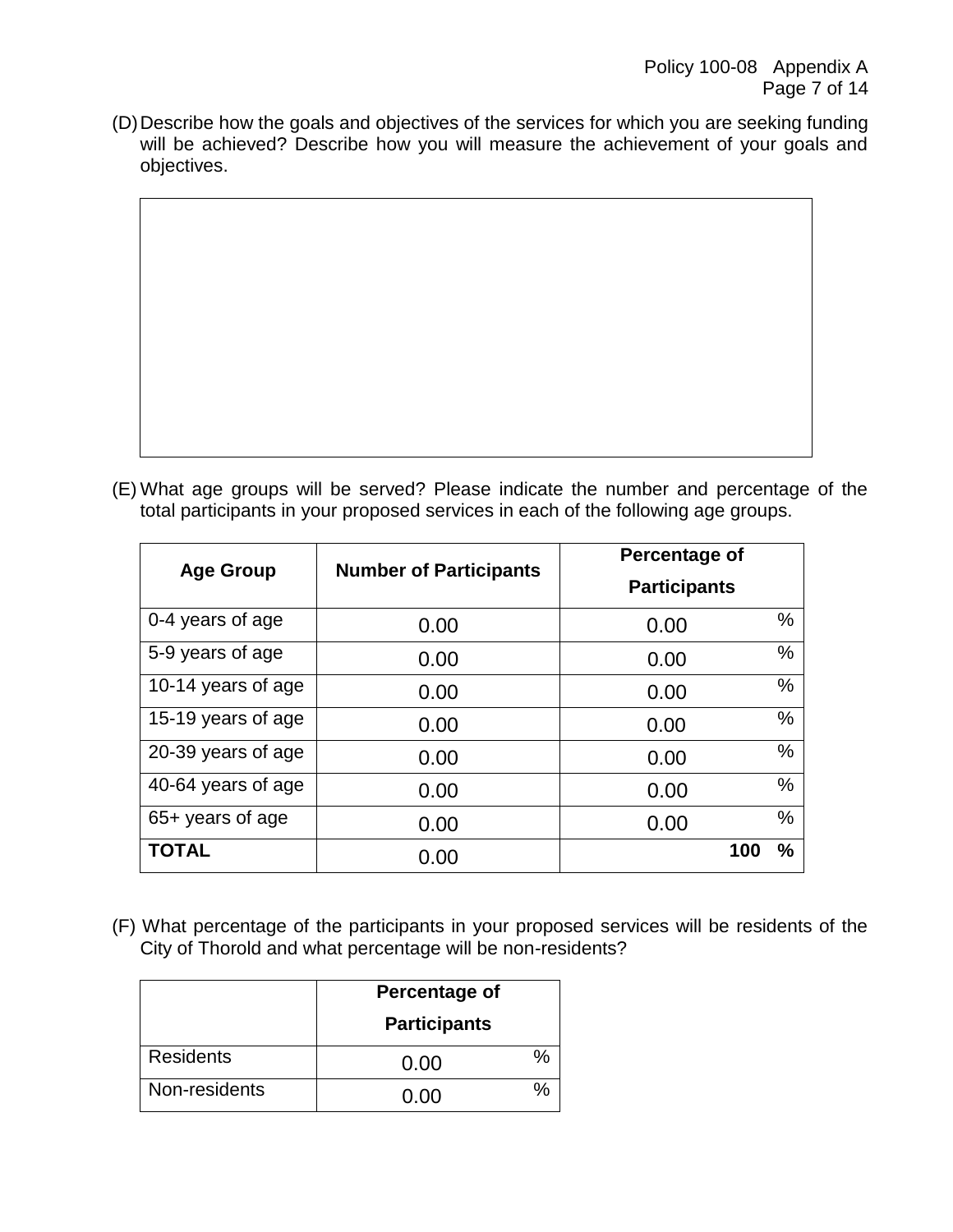### **8. Amount of Grant Requested:**

(A) What is the total dollar amount of grant you are seeking from the City of Thorold?

\$

(B) This municipal grant represents what percentage of your total funding for the service?



### **9. Use of and Impact of Municipal Grant**

(A) If your group were to receive grant funds from the City of Thorold, explain specifically how the grant funds would be used (i.e. applied to specific program areas, specific expenditures, specific activities, etc.).

(B) Explain the impact the grant funds would have.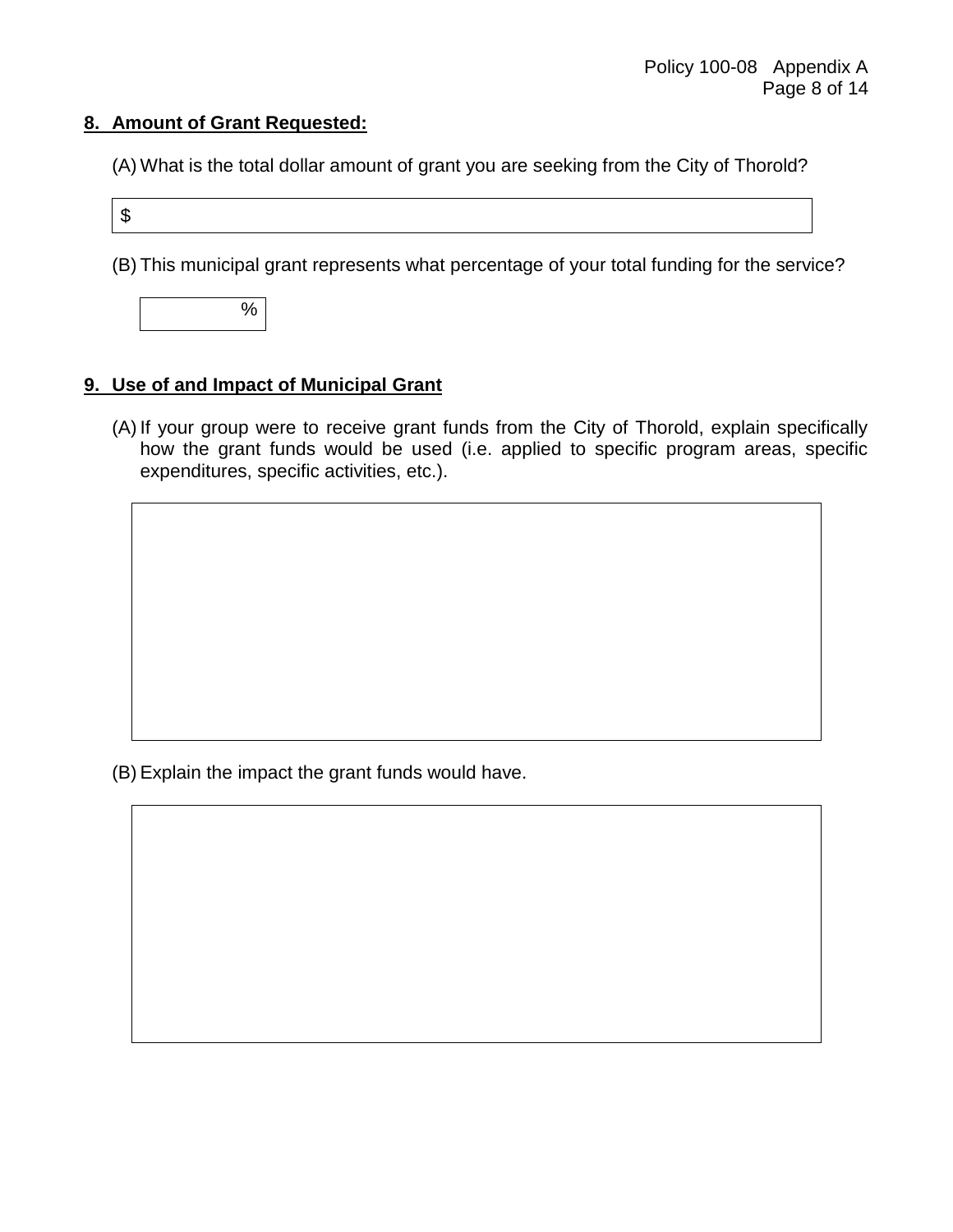(C)If your request for a municipal grant is not approved or is reduced, describe in detail the effect this will have on your group, your services and members/participants.

### **10.Other Funding Sources**

List other sources of funding you have applied for or generated for this service (e.g. fundraising, United Way, foundations, other service organizations, other levels of government, etc.). For each, please show (i) the amounts for each, (ii) percentages of total funding, and (iii) the date of each.

| <b>Other Source of</b><br><b>Funding</b> | <b>Amount of</b><br><b>Funding</b> | % of Total<br><b>Funding</b><br><b>Received</b> | <b>Date</b> |
|------------------------------------------|------------------------------------|-------------------------------------------------|-------------|
|                                          | \$0.00                             | $\%$                                            |             |
|                                          | \$0.00                             | $\%$                                            |             |
|                                          | \$0.00                             | $\frac{0}{0}$                                   |             |
|                                          | \$0.00                             | $\%$                                            |             |
|                                          | \$0.00                             | %                                               |             |
|                                          | \$0.00                             | %                                               |             |
|                                          | \$0.00                             | $\%$                                            |             |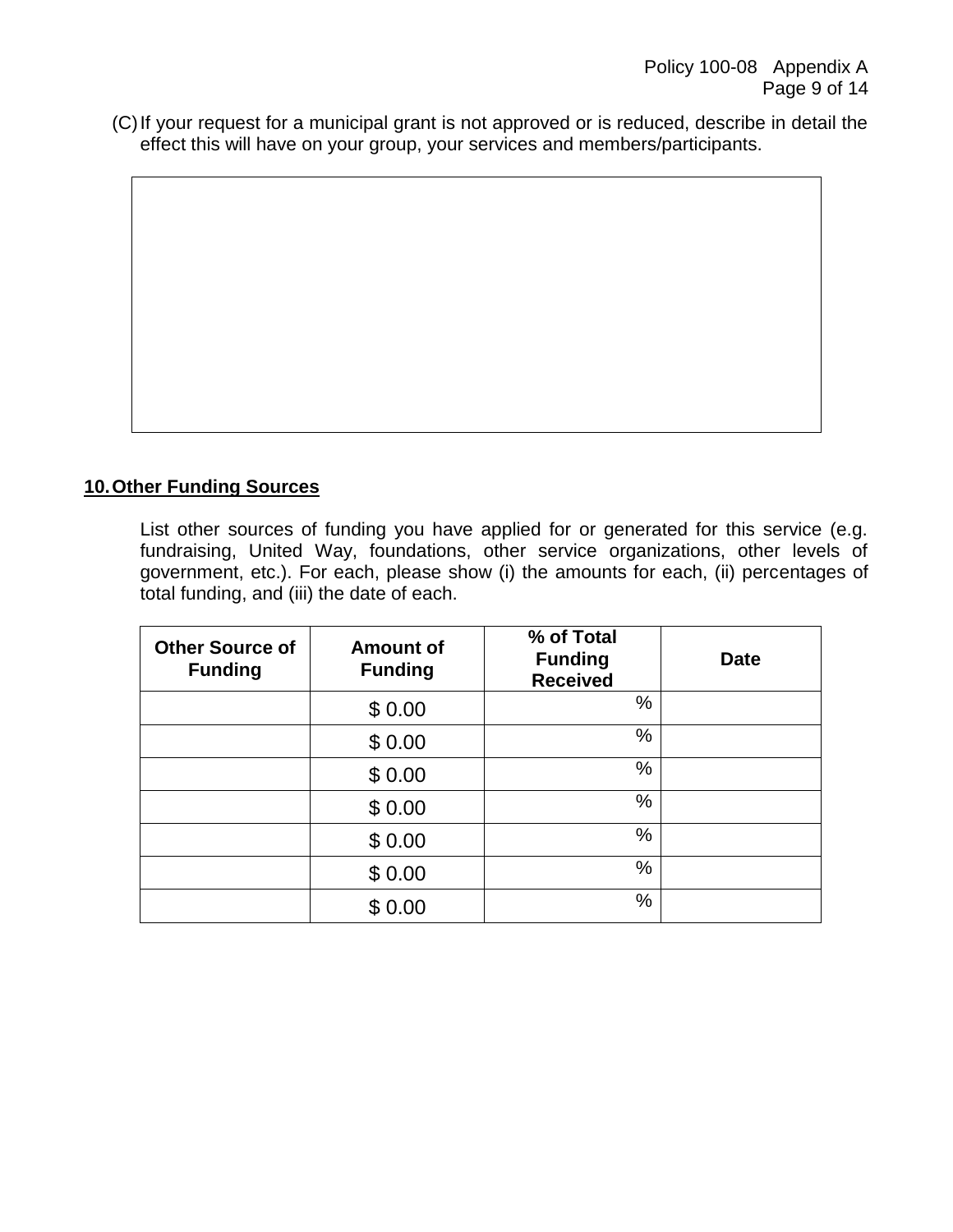#### **11.Coordination of Services**

(A) Please list the names of any other groups in the City of Thorold that may offer services similar to those which you are seeking funding as your group.

(B) If there are any other groups that offer the same services for which you are seeking funding, please describe whether there is any exchange/program coordination that takes place between the groups and/or any joint projects.

### **12.Inclusiveness**

(A) Please describe how the service for which you are requesting City funding ensures accessibility for persons from diverse ethnic and cultural groups.

(B) Please describe how the service for which you are requesting City funding ensures accessibility for persons with disabilities.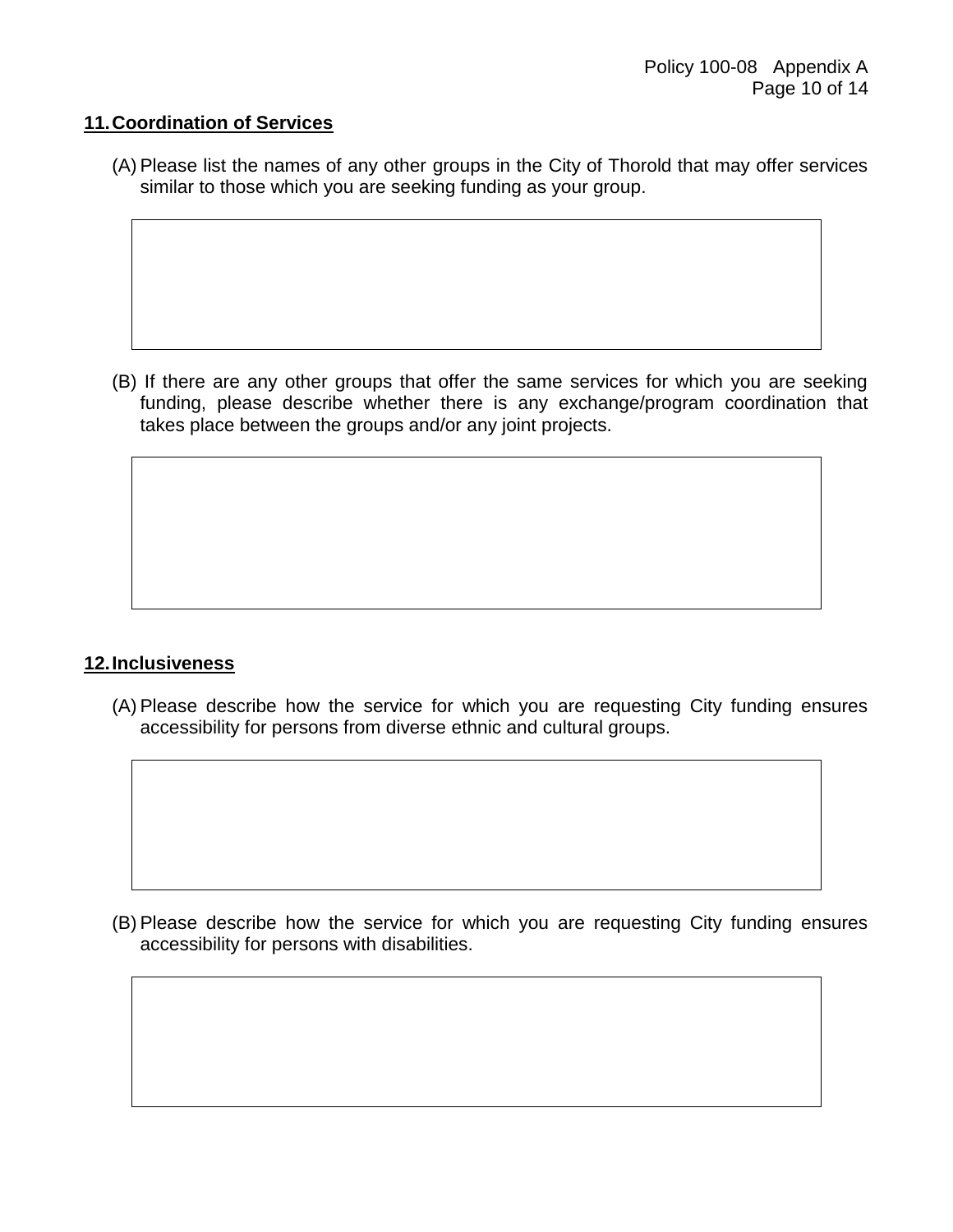### **13.Measuring Service Outcomes**

(A) How will your service be evaluated to ensure that it has met the goals and objectives you specified?

(B) Identify the key outcomes that will be used to measure the attainment of goals and objectives.



(C)If this service is provided each year, does your group conduct an annual evaluation of the service?

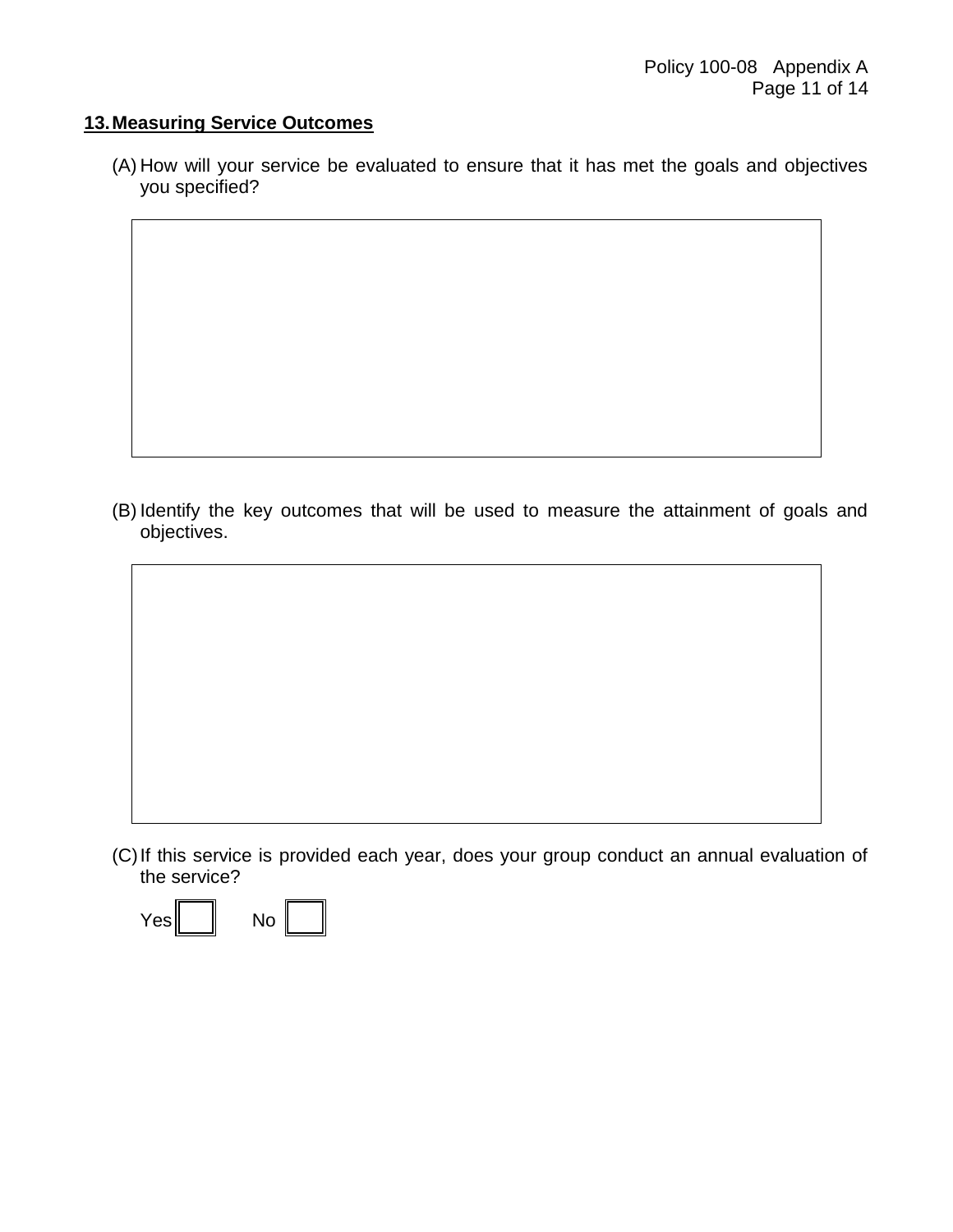(D)If this service is provided each year, and you **do not** conduct an annual evaluation, please explain the reason why not.

(E) Do you conduct participant satisfaction surveys?

| Yes∥<br>NO. |  |
|-------------|--|
|-------------|--|

(F) If you conduct participant satisfaction surveys, please describe how often they are conducted.

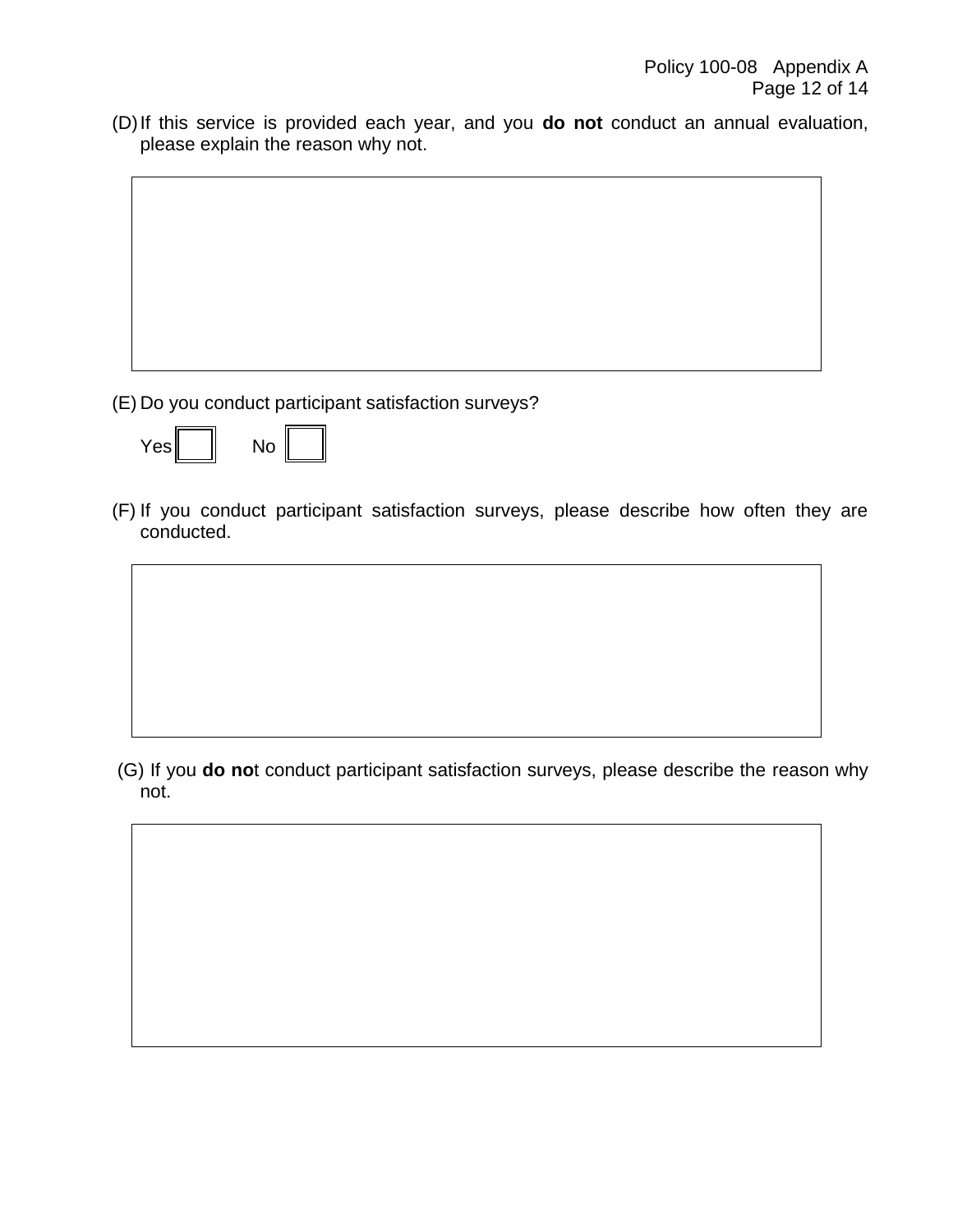### **14.Acknowledging the City's Contribution**

If successful, how will you formally recognize/acknowledge the City's contribution?

### **15.Additional Information Required. Attach the Following Information to Your Application**

- A) Detailed budget or forecast for the current year and one or more previous years.
- B) Detailed audited financial statements for the current year and one or more previous years.
- C) The results of your most recent participant satisfaction survey conducted, if applicable. Also, provide a copy of the survey form that participants complete.

### **16. Conditions Associated With Grant Approval**

Having received approval for a community grant from The Corporation of the City of Thorold, the group agrees to the following conditions (please read the following and sign at the end to acknowledge that you have read and understood the conditions as presented):

- A) The group confirms that the representations contained in the application for a grant are true and correct in every respect and that in the event that the funds are not used for the service as described in the application, or if there are misrepresentations in the application, the full amount of the grant will be payable forthwith to the City of Thorold.
- B) If there is any change in the funding of the service from that contemplated in the application, the City of Thorold will be notified of such changes forthwith.
- C) That the group will make or continue to make attempts to secure funding from other sources as so indicated in this application.
- D) That the group will keep proper books of accounts, of all receipts and expenditures, relating to the project or program.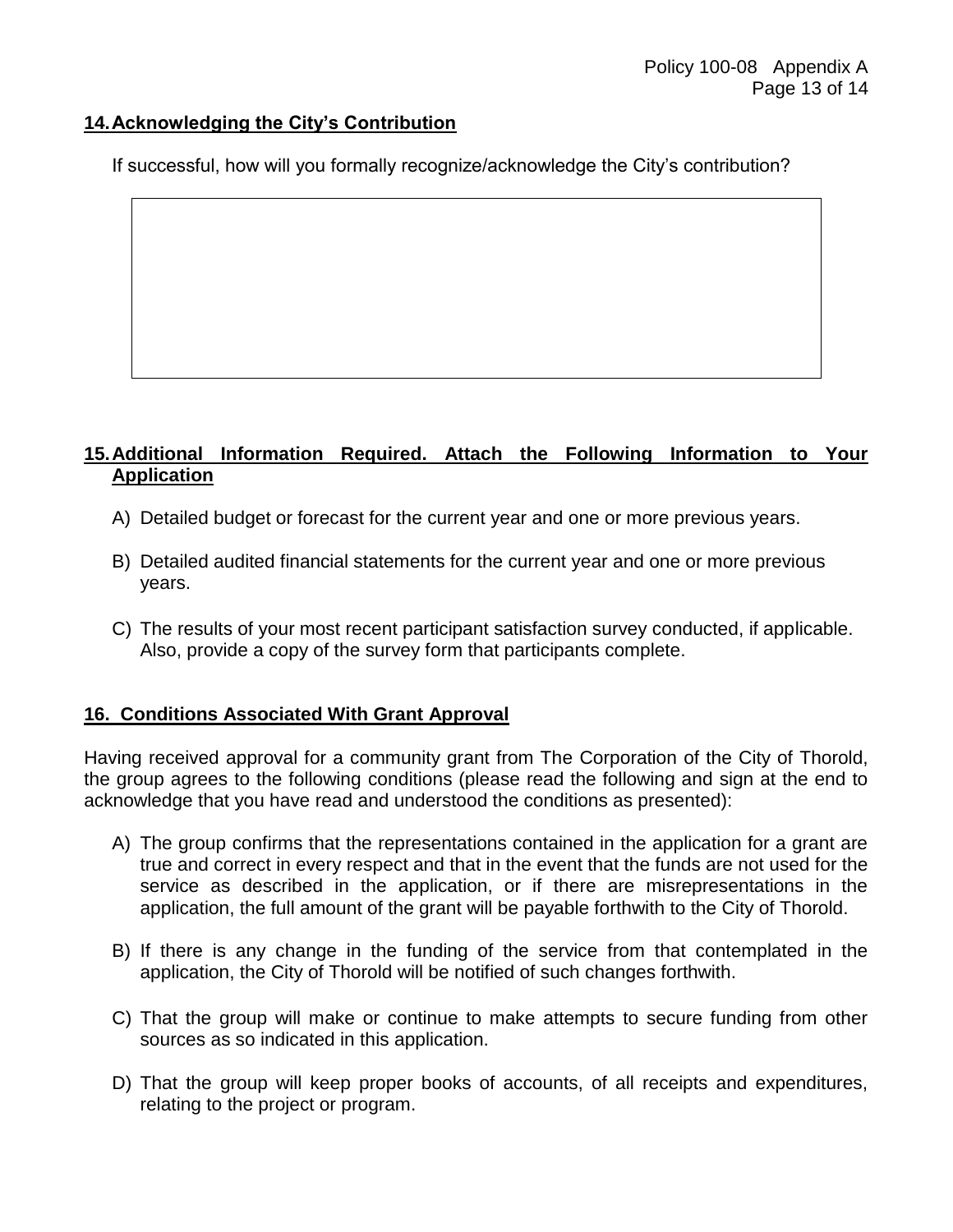- E) That the group will make available for inspection by The Corporation of the City of Thorold or its auditors, all records and books of accounts of the organization upon request from the City.
- F) That if the service proposed in the group's application is not commenced, or is not completed and there remains City of Thorold funds on hand, or is completed without requiring the full use of the City of Thorold funds, such funds will be returned to The Corporation of the City of Thorold.
- G) That the service not be represented as a City project and that the organization does not have the authority to hold itself out as an agency of the City in any way; the relationship being that the City has approved a community grant to the group.
- H) Within 30 days after the group's service has been administered, the group must complete the "Final Report" and return it to the Recreation Coordinator. **Failure to complete the Final Report will render groups ineligible to apply for future grants under this program**.

### **17.Authority and Acknowledgement**

*We certify, to the best of our knowledge, that the information provided in this financial assistance request is accurate and complete, and it is endorsed by the group that we represent, and that we have read the policy and provisions and agree to all terms and conditions therein.*

| <b>Submit Form</b>                                                                                                                                                                                                                                                                                                                               |                                                  |                      |           |
|--------------------------------------------------------------------------------------------------------------------------------------------------------------------------------------------------------------------------------------------------------------------------------------------------------------------------------------------------|--------------------------------------------------|----------------------|-----------|
|                                                                                                                                                                                                                                                                                                                                                  |                                                  | Policy 100-08 Append | Page 14 o |
| E) That the group will make available for inspection by The Corporation of the Cit<br>Thorold or its auditors, all records and books of accounts of the organization u<br>request from the City.                                                                                                                                                 |                                                  |                      |           |
| F) That if the service proposed in the group's application is not commenced, or is<br>completed and there remains City of Thorold funds on hand, or is completed with<br>requiring the full use of the City of Thorold funds, such funds will be returned to<br>Corporation of the City of Thorold.                                              |                                                  |                      |           |
| G) That the service not be represented as a City project and that the organization does<br>have the authority to hold itself out as an agency of the City in any way; the relation<br>being that the City has approved a community grant to the group.                                                                                           |                                                  |                      |           |
| H) Within 30 days after the group's service has been administered, the group not<br>complete the "Final Report" and return it to the Recreation Coordinator. Failure<br>complete the Final Report will render groups ineligible to apply for future gra<br>under this program.                                                                   |                                                  |                      |           |
| <b>. Authority and Acknowledgement</b>                                                                                                                                                                                                                                                                                                           |                                                  |                      |           |
| Please have 2 signing officers of your group complete the following.                                                                                                                                                                                                                                                                             |                                                  |                      |           |
| We certify, to the best of our knowledge, that the information provided in this finar<br>assistance request is accurate and complete, and it is endorsed by the group that<br>represent, and that we have read the policy and provisions and agree to all terms<br>conditions therein.                                                           |                                                  |                      |           |
| Signature 1                                                                                                                                                                                                                                                                                                                                      | Title                                            | Date                 |           |
| (PRINT NAME)                                                                                                                                                                                                                                                                                                                                     |                                                  |                      |           |
| Signature 2                                                                                                                                                                                                                                                                                                                                      | Title                                            | Date                 |           |
| (PRINT NAME)                                                                                                                                                                                                                                                                                                                                     |                                                  |                      |           |
|                                                                                                                                                                                                                                                                                                                                                  | <b>Availability of Information to the Public</b> |                      |           |
| Please be advised that information in your grant application is collected under the<br>authority of the Municipal Act, 2001, S.O. 2001, c. 25 and will be used to<br>determine eligibility for municipal grants by the City, and as such, is subject to the<br>provisions of the Municipal Freedom of Information and Protection of Privacy Act. |                                                  |                      |           |
| <b>Submit Form</b>                                                                                                                                                                                                                                                                                                                               |                                                  |                      |           |

### **Availability of Information to the Public**

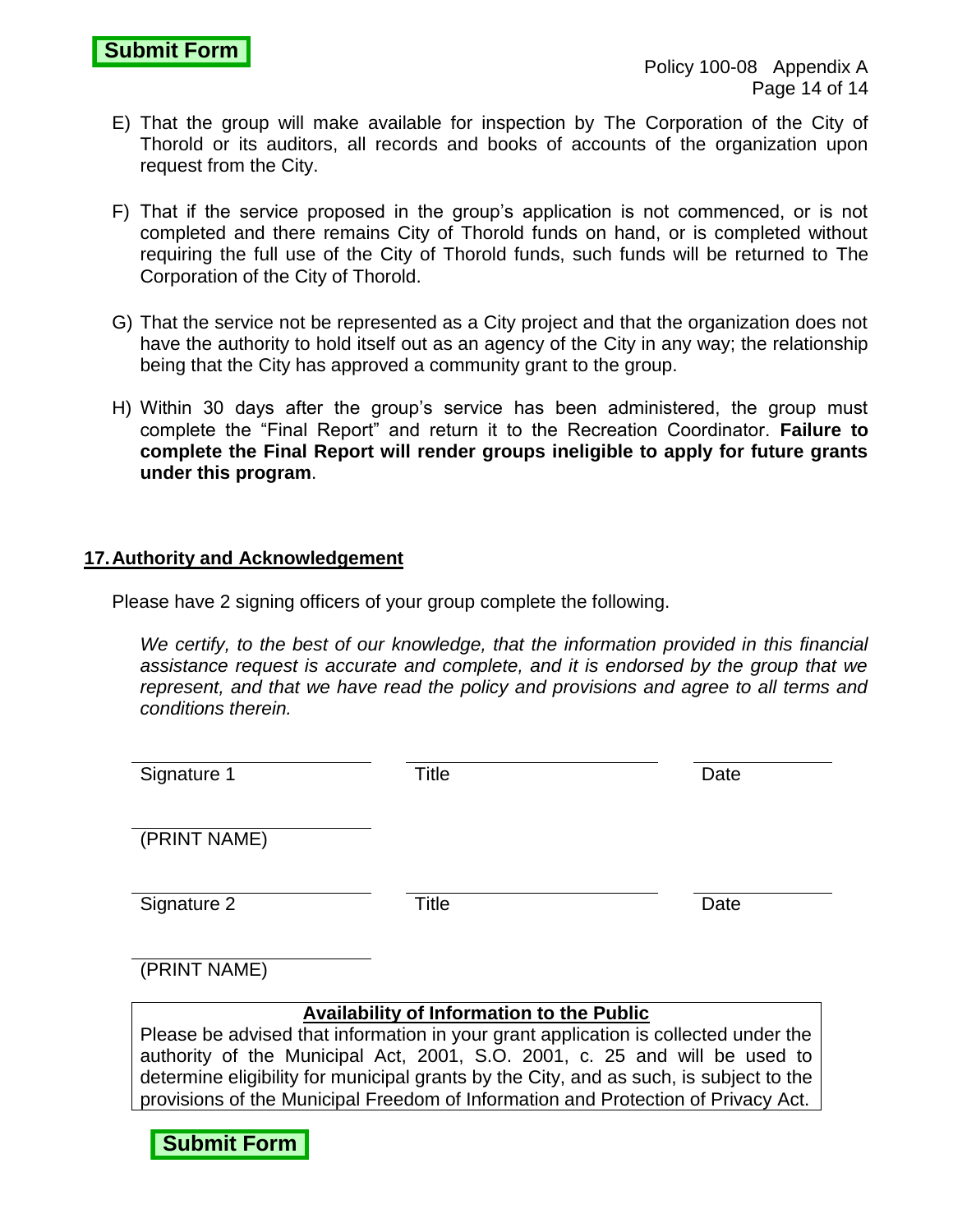# **THE CORPORATION OF THE CITY OF THOROLD**

RECREATION, ARTS AND CULTURE GRANTS TO VOLUNTEER ORGANIZATIONS APPLICATION FORM FOR IN-KIND ASSISTANCE ONE TIME EVENT/SERVICE

### **1. Eligibility Criteria**

### **Please answer (x or √) "yes" or "no" to the following questions.**

|                                                                                                                                                                                         | Yes No |  |
|-----------------------------------------------------------------------------------------------------------------------------------------------------------------------------------------|--------|--|
| (A) Is your group physically located with The Regional Municipality of<br>Niagara?                                                                                                      |        |  |
| (B) Do the majority of your group's members, registrants, and/or<br>participants reside in the City of Thorold?                                                                         |        |  |
| (C) Is your group a not-for-profit organization?                                                                                                                                        |        |  |
| (D) Is your group incorporated and/or registered under the Canada<br>Income Tax Act for the purpose of receiving charitable donations?                                                  |        |  |
| (E) Will your proposed services be extended to all members of the<br>general public in the City of Thorold, and not exclude anyone by<br>reason of race, religion or ethnic background? |        |  |
| (F) Are you seeking a grant while acting in the capacity of another<br>funding organization?                                                                                            |        |  |
| (G) If your group generates surplus revenue through the service for which<br>you are seeking a grant will you donate that surplus to another group<br>or organization?                  |        |  |

## **2. Contact Information**

(A) Group's Name and Contact Information:

| Name:                                         |  |
|-----------------------------------------------|--|
| Telephone number:                             |  |
| Address:                                      |  |
| Postal code:                                  |  |
| Email:                                        |  |
| Website:                                      |  |
| Not-For-Profit<br><b>Registration Number:</b> |  |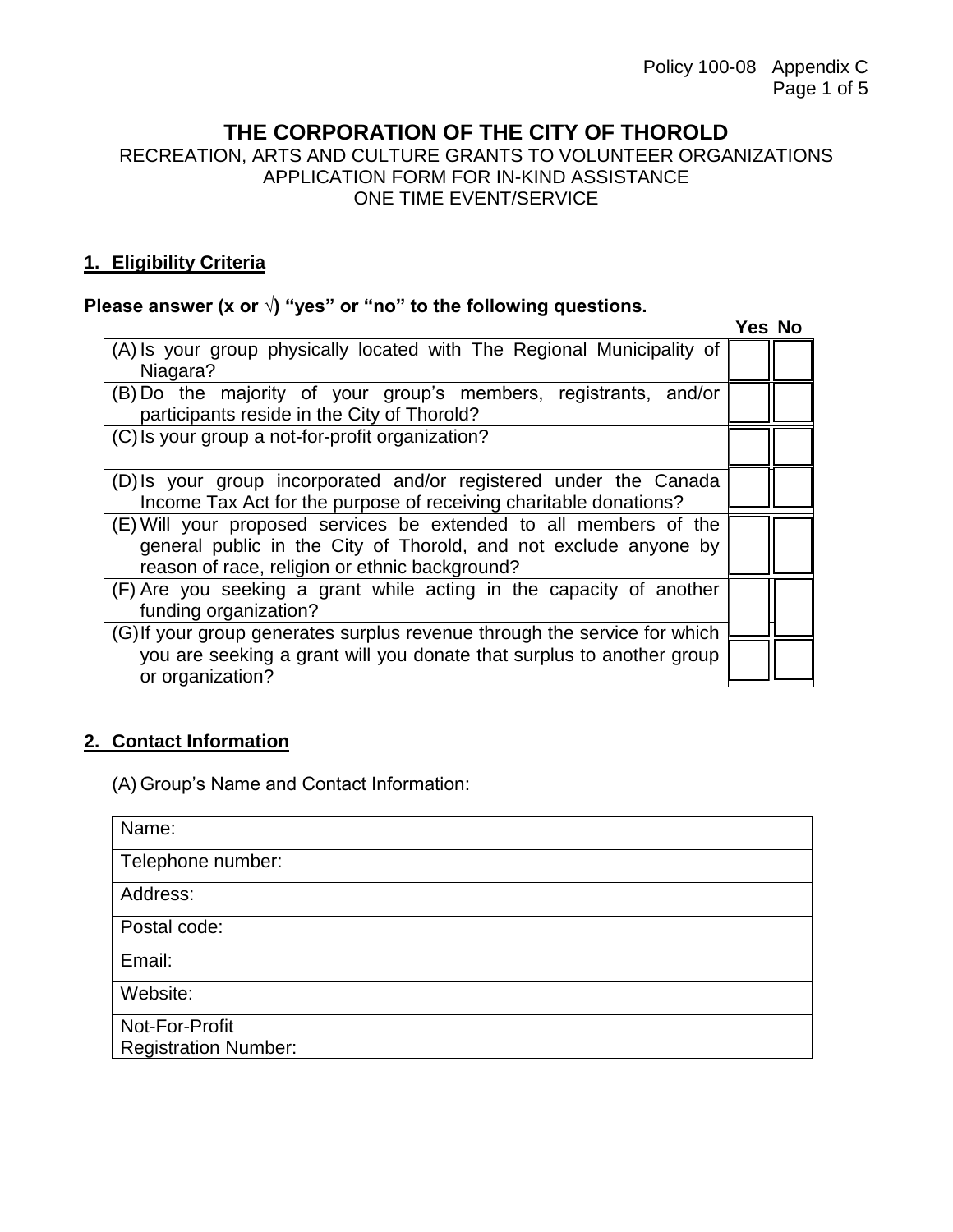(B) Group's representative to be contacted:

| Name:               |  |
|---------------------|--|
| Position within the |  |
| group:              |  |
| Telephone number:   |  |
| Address:            |  |
| Postal code:        |  |

(C) Describe the mandate of your group.

## **3. Previous In-Kind Assistance Received From the City of Thorold**

(A) Has your group received in-kind assistance from the City of Thorold at any time in the past?



(B) If "YES", list the years for which assistance was requested, the type of in-kind assistance, and the value of the in-kind assistance received.

| Year | <b>Type of In-Kind Assistance</b><br><b>Requested</b> | <b>Value of Subsidy/Grant</b><br><b>(TO BE INSERTED</b><br><b>BY MUNICIPAL STAFF)</b> |
|------|-------------------------------------------------------|---------------------------------------------------------------------------------------|
|      |                                                       | ง                                                                                     |
|      |                                                       | J                                                                                     |
|      |                                                       | ง                                                                                     |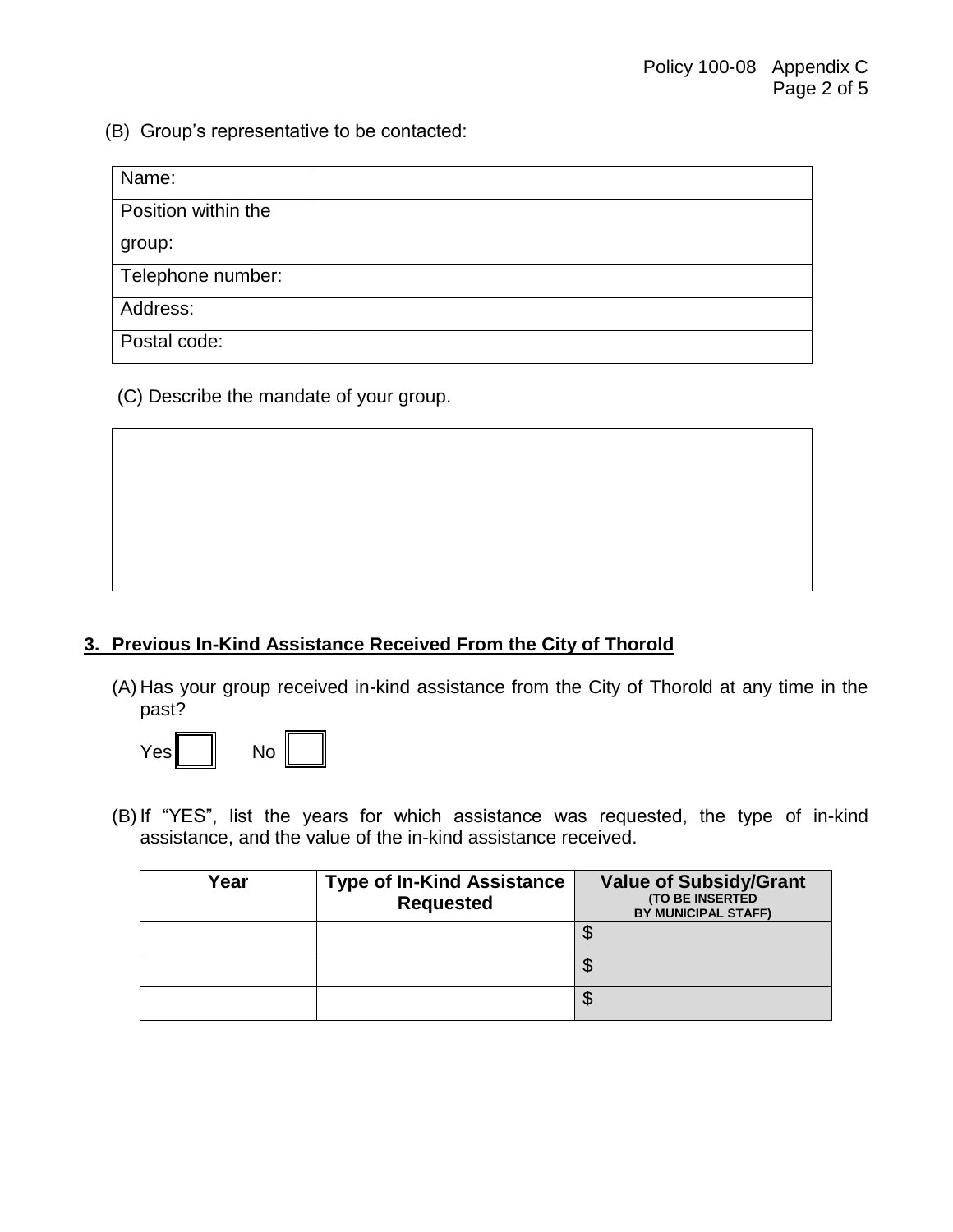### **4. Current In-Kind and/or Financial Assistance Requested From the City of Thorold**

(A) Has your group applied for any other in-kind and/or financial assistance from the City of Thorold this year?



(B) If "YES", list the type of in-kind and/or financial assistance, and the value of the in-kind and/or financial assistance requested.

| Year | <b>Type of In-Kind Assistance</b><br><b>Requested</b> | <b>Value of Subsidy/Grant</b><br><b>(TO BE INSERTED</b><br><b>BY MUNICIPAL STAFF)</b> |
|------|-------------------------------------------------------|---------------------------------------------------------------------------------------|
|      |                                                       | \$                                                                                    |
|      |                                                       | \$                                                                                    |
|      |                                                       | \$                                                                                    |

### **5. Services for Which You are Seeking In-Kind Assistance from the City of Thorold**

(A) Describe the services for which you are seeking assistance. Please list individual programs, activities, special events, tournaments, competitions, performances, etc.

(B) Describe the community needs addressed by these services and how you determined the need for the services.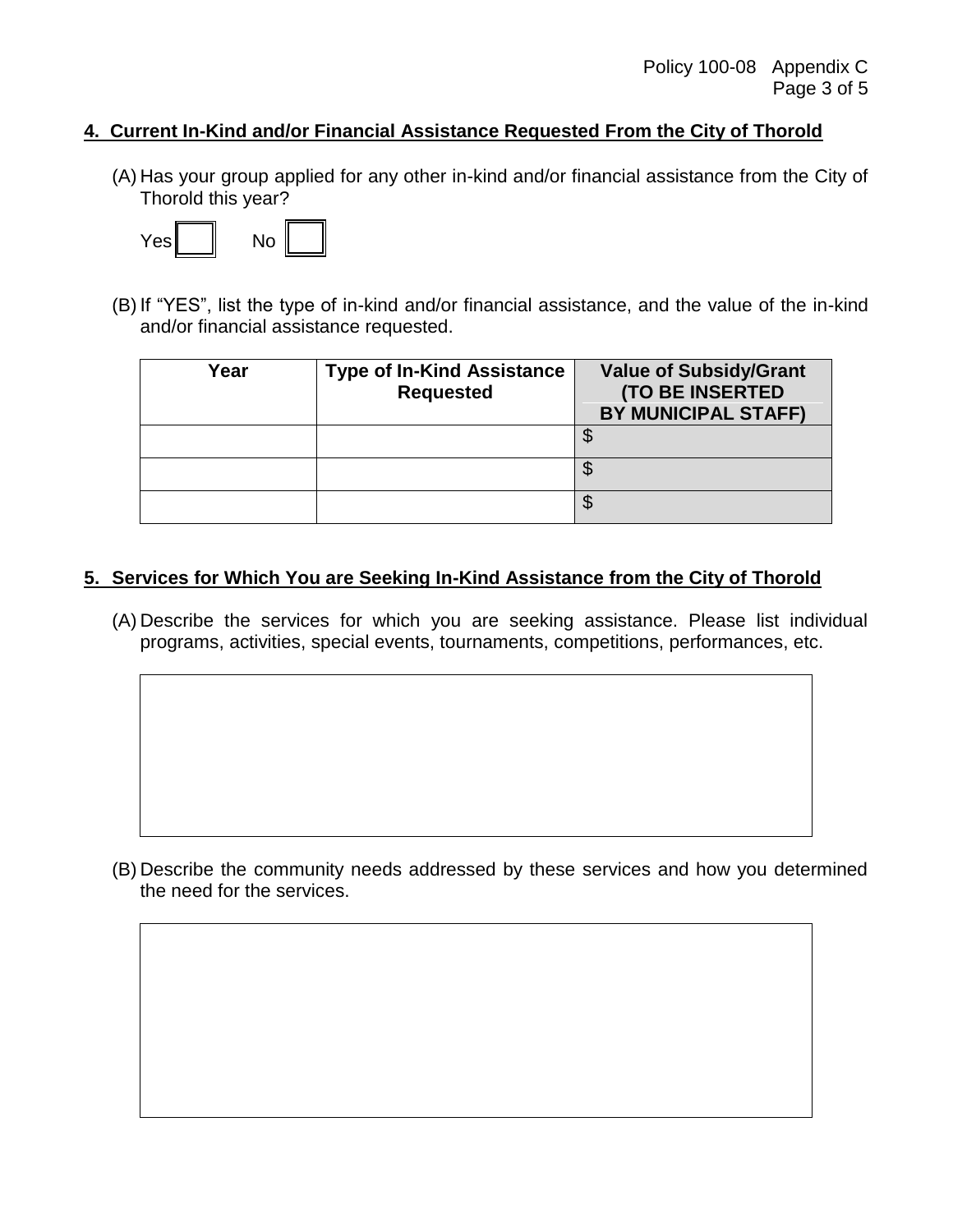| <b>Age Group</b>   | <b>Number of Participants</b> | <b>Percentage of Total</b><br><b>Participants</b> |
|--------------------|-------------------------------|---------------------------------------------------|
| 0-4 years of age   | 0.00                          | %<br>0.00                                         |
| 5-9 years of age   | 0.00                          | %<br>0.00                                         |
| 10-14 years of age | 0.00                          | $\%$<br>0.00                                      |
| 15-19 years of age | 0.00                          | %<br>0.00                                         |
| 20-39 years of age | 0.00                          | %<br>0.00                                         |
| 40-64 years of age | 0.00                          | $\%$<br>0.00                                      |
| 65+ years of age   | 0.00                          | %<br>0.00                                         |
| TOTAL              | 0.00                          | %<br>100                                          |

(E) What age groups will be served? Please indicate the number and percentage of the total participants in your proposed services in each of the following age groups.

(F) What percentage of the participants in your proposed services will be residents of the City of Thorold and what percentage will be non-residents?

|                  | Percentage of<br><b>Participants</b> |   |
|------------------|--------------------------------------|---|
| <b>Residents</b> | 0.00                                 | ℅ |
| Non-residents    | ი იი                                 |   |

### **6. Acknowledging the City's Contribution**

If successful, how will you formally recognize/acknowledge the City's contribution?